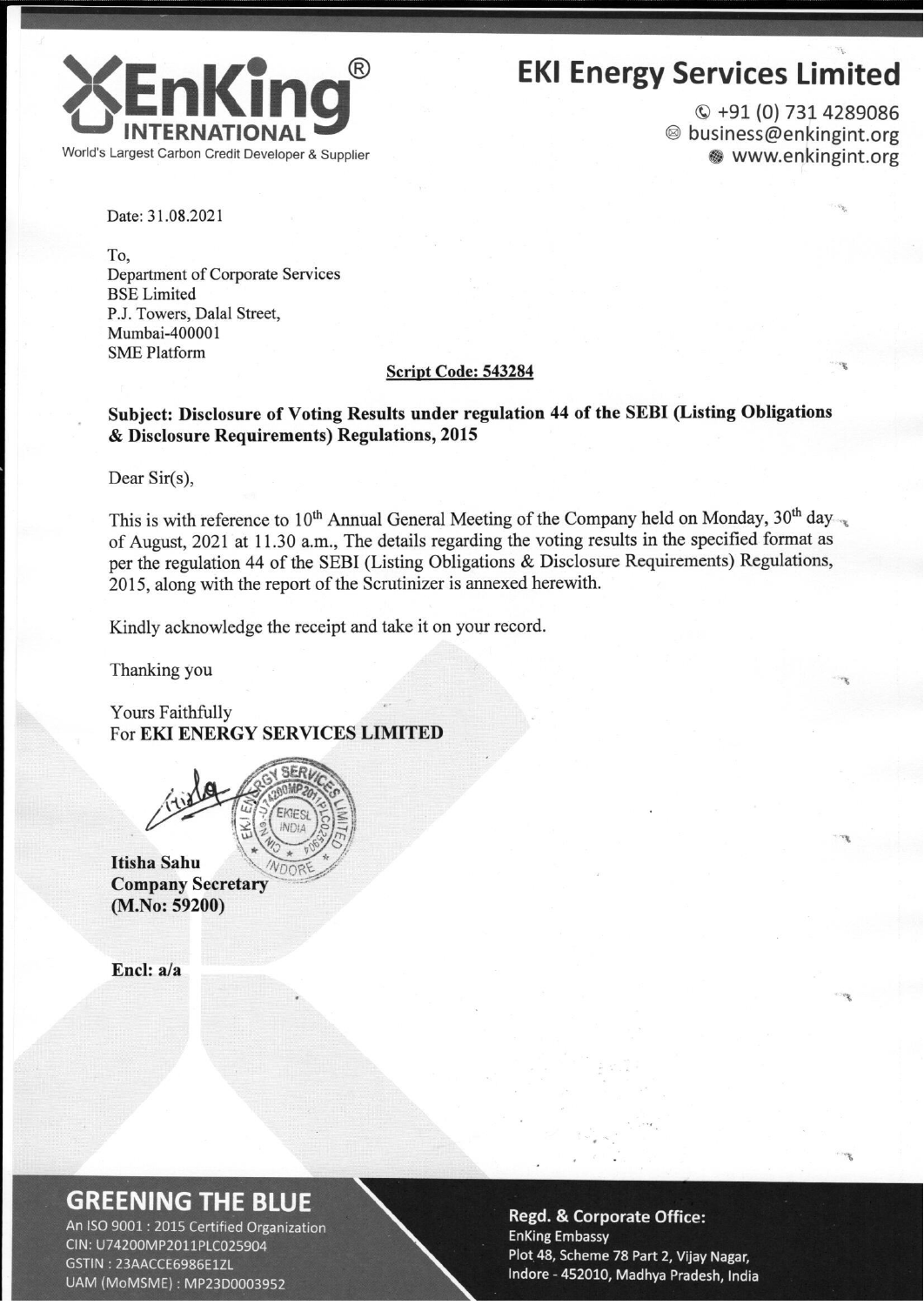

**474-475 Anurag Nagar Scheme, Number 114 (Part – 2) Indore MP Mob: 9827433225 Email: [ruchijoshi89@gmail.com](mailto:ruchijoshi89@gmail.com)**

### **SCRUTINIZER'S REPORT**

**(Consolidated Report on remote e-voting and voting through electronic system at** 

**AGM)**

**[Pursuant to Section 108 of the Companies Act, 2013 read with Rule 20 of the Companies (Management and Administration) Rules, 2014 and voting through electronic system provided in terms of circulars issued by Ministry of Corporate Affairs]**

**To, The Chairman EKI ENERGY SERVICES LIMITED** 201, Plot No. 48. Scheme No. 78, Part-II, Vijay Nagar (Near Brilliant Convention Centre) Indore (MP) 452010

**Sub: Consolidated Report of Scrutinizer on passing of resolutions through remote evoting and voting through electronic system conducted at the 10th Annual General Meeting of the members of EKI Energy Services Limited (the Company) held on Monday, 30th August, 2021.**

**Dear Sir,**

I, **Ruchi Joshi, Practicing Company Secretary,** at Indore have been appointed as scrutinizer on 05<sup>th</sup> Day of August, 2021 pursuant to the resolution passed by the Board of Directors of the company for the purpose of scrutinizing remote e-voting process pursuant to section 108 of the Companies Act, 2013 read with rule 20 of the Companies (Management and Administration) Rules, 2014 (Amendment Rules, 2015) and the provisions of regulation 44 of SEBI (Listing Obligation and Disclosure Requirements) Regulations, 2015 and also scrutinizing voting through electronic system in accordance with General Circular No. 02/2020, 14/2020, 17/2020 and 20/2020 dated 13th January, 2020, 8th April 2020, 13th April 2020 and 5th May 2020 respectively, issued by Ministry of Corporate Affairs (MCA) (hereinafter referred to as "MCA Circulars"), Government of India, in respect of the below mentioned resolutions proposed at the 10<sup>th</sup> Annual General Meeting of the members of the Company held on 30th August, 2021 through Video Conferencing (VC) or Other Audio Visual Means (OAVM), I submit my report as under:

1. The management of the Company is responsible to ensure the compliance with the requirements of the Companies Act, 2013, and rules relating to voting through remote evoting and voting through electronic system at the Annual General Meeting for the resolutions proposed in the notice of the 10<sup>th</sup> Annual General Meeting of the members of the Company. My responsibility as a scrutinizer to scrutinize the remote e-voting and Voting through electronic system at the Annual General Meeting in a fair and transparent manner and also responsible to make a consolidated scrutinizer's report of the votes cast "**in favor**" or "**in against**" on the resolutions stated below.



DN: c=IN, o=Personal, 2.5.4.20=66c2f0eaa8cea3feb37f342d29 e2705dc5f0bc299892878f050a7da8a71 6abe3, postalCode=456006, st=MADHYA PRADESH, serialNumber=eb8ef668bcb24f0805fcf 9b8baa2a056ab12ce2d5ed7a5b674faf1 f4dc2071fd, cn=RUCHI JOSHI Date: 2021.08.31 13:58:01 +05'30'

Digitally signed by RUCHI JOSHI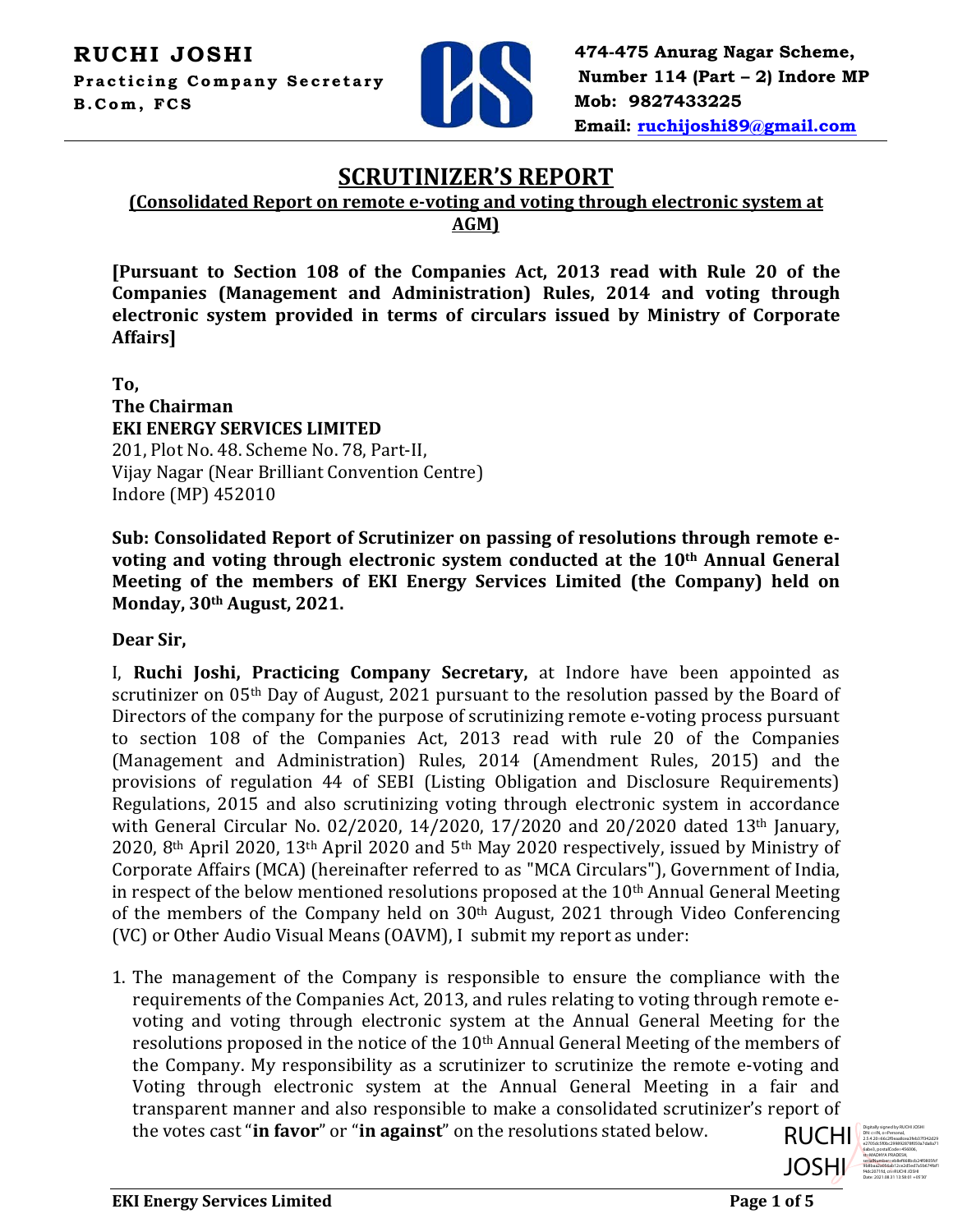

- 2. In accordance with the Notice of the  $10<sup>th</sup>$  Annual General Meeting sent to the members and the 'advertisement' published pursuant to rule 20 of the Companies (Management And Administration) Rules, 2014, the remote e-voting opened at 09:00 A.M. on Friday, 27th day of August, 2021 and remained opened up to 5:00 P.M. on Sunday, 29th day of August, 2021.
- 3. The members who were on record of the Company as on the "Cut–off" date i.e.; Monday, 23rd August, 2021 were entitled to vote on the resolutions as set out in the notice of the 10th Annual General Meeting of Company.
- 4. The Company had appointed **Central Depository Services (India) Limited (CDSL)** as service provider for extending the facility of voting through remote e-voting and voting through electronic system to the members of the Company.
- 5. At the end of the voting period on Sunday,  $29<sup>th</sup>$  August,  $2021$  at 5:00 PM, the voting portals of the service provider was blocked forthwith.
- 6. At the Annual General Meeting, the facility for voting through e-voting system is available for all those members, who have attended VC/OAVM the meeting through and didn't cast their votes by remote e-voting and otherwise not barred from doing so.
- 7. The votes cast through remote e-voting and voting through electronic system at the Annual General Meeting were unblocked on 30th August, 2021 at 12:28 P.M. after the conclusion of the Annual General Meeting, in the presence of two witnesses, **Mr. Ashish Vyas** and **Ms. Ambika Patel**, who are not in the employment of the Company.
- 8. Based on the data downloaded from the official website of the **Central Depository Services (India) Limited**, the Consolidated Scrutinizer's Report on the voting results on each resolution are given hereunder:

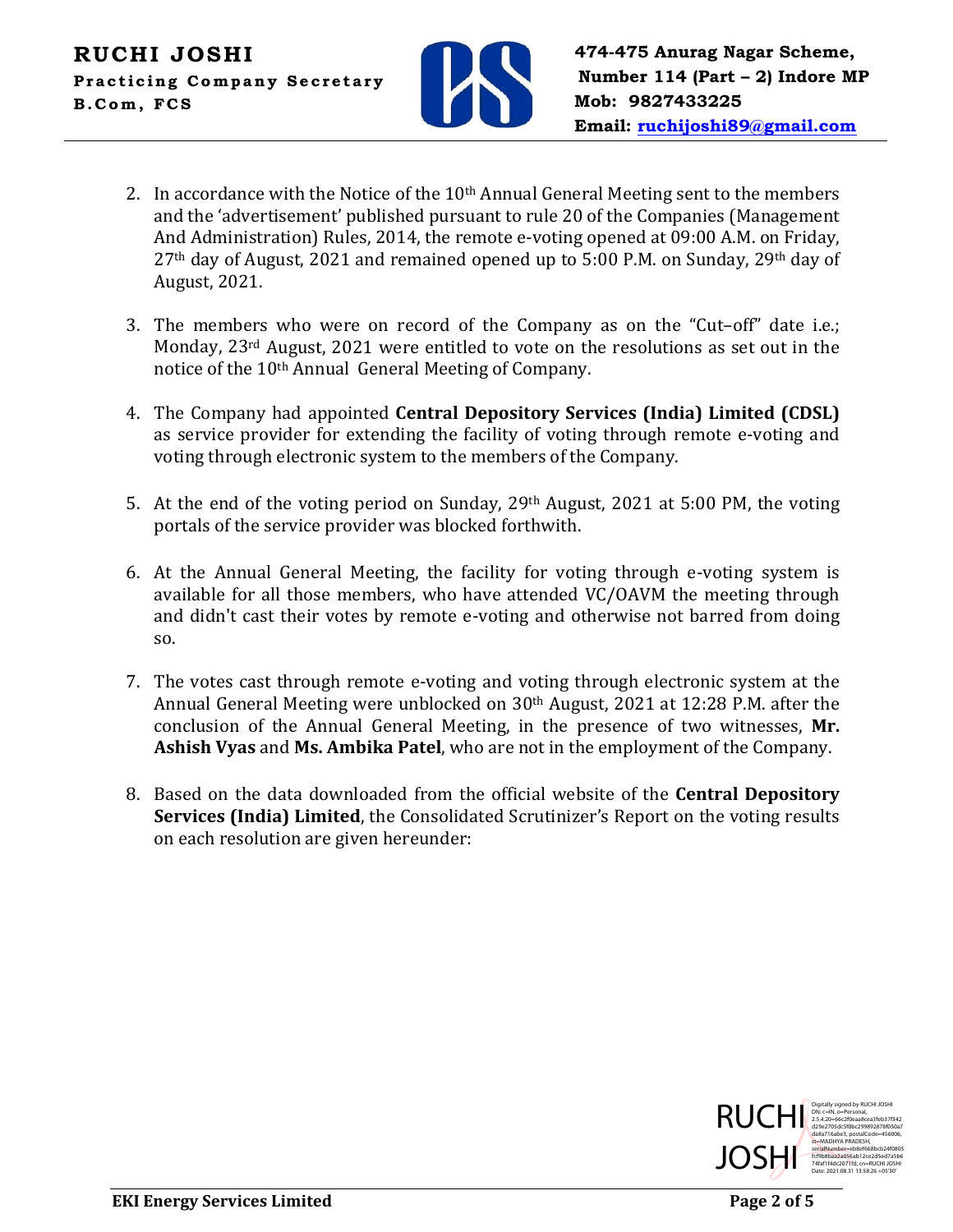

The brief analysis of the results of remote e-voting and voting through electronic system in the Annual General Meeting are as under:

#### **"VOTING RESULTS"**

| <b>Item</b><br>of<br>Notice/<br><b>Particulars of Business</b>                                                                     | <b>Type</b><br>of<br><b>Votes</b> | <b>Votes in favor</b><br>of<br><b>Resolution</b> |          | <b>Votes against</b><br>the<br><b>Resolution</b> |                  | <b>Invalid</b><br><b>Votes</b> |          |
|------------------------------------------------------------------------------------------------------------------------------------|-----------------------------------|--------------------------------------------------|----------|--------------------------------------------------|------------------|--------------------------------|----------|
|                                                                                                                                    |                                   | No. of<br>shares                                 | (%)      | No. of<br>shares                                 | (%)              | No. of<br>shares               | (%)      |
| Item No. 1<br><b>Ordinary Resolution</b>                                                                                           | Remote E-<br>voting               | 5203600                                          | 100      | $\bf{0}$                                         | $\bf{0}$         | $\bf{0}$                       | $\bf{0}$ |
| To adopt the Audited<br>Financial Statement of the<br>Company for the financial<br>year ended March 31,<br>2021 and Reports of the | E-Voting at<br>the AGM            | $\bf{0}$                                         | $\bf{0}$ | $\bf{0}$                                         | $\bf{0}$         | $\bf{0}$                       | $\bf{0}$ |
| Board of Directors and<br>Auditors thereon.                                                                                        | <b>Total</b>                      | 5203600                                          | 100      | $\bf{0}$                                         | $\bf{0}$         | $\bf{0}$                       | $\bf{0}$ |
| Item No. 2<br><b>Ordinary Resolution:</b>                                                                                          | Remote E-<br>voting               | 5203600                                          | 100      | $\bf{0}$                                         | $\bf{0}$         | $\bf{0}$                       | $\bf{0}$ |
| To appoint a Director in<br>place Mr. Manish Dabkara<br>03496566),<br>$(DIN -$<br>Managing Director, who                           | E-Voting at<br>the AGM            | $\bf{0}$                                         | $\bf{0}$ | $\bf{0}$                                         | $\bf{0}$         | $\bf{0}$                       | $\bf{0}$ |
| retires by rotation and<br>eligible,<br>offers<br>being<br>himself<br>for<br>reappointment.                                        | <b>Total</b>                      | 5203600                                          | 100      | $\bf{0}$                                         | $\bf{0}$         | $\bf{0}$                       | $\bf{0}$ |
| Item No. 3<br><b>Ordinary Resolution:</b>                                                                                          | Remote E-<br>voting               | 5203600                                          | 100      | $\bf{0}$                                         | $\bf{0}$         | $\bf{0}$                       | $\bf{0}$ |
| To declare final dividend<br>on equity shares for the<br>financial<br>ended<br>year<br>March 31, 2021.                             | E-Voting at<br>the AGM            | $\bf{0}$                                         | $\bf{0}$ | $\bf{0}$                                         | $\bf{0}$         | $\bf{0}$                       | $\bf{0}$ |
|                                                                                                                                    | <b>Total</b>                      | 5203600                                          | 100      | $\boldsymbol{0}$                                 | $\boldsymbol{0}$ | $\boldsymbol{0}$               | $\bf{0}$ |

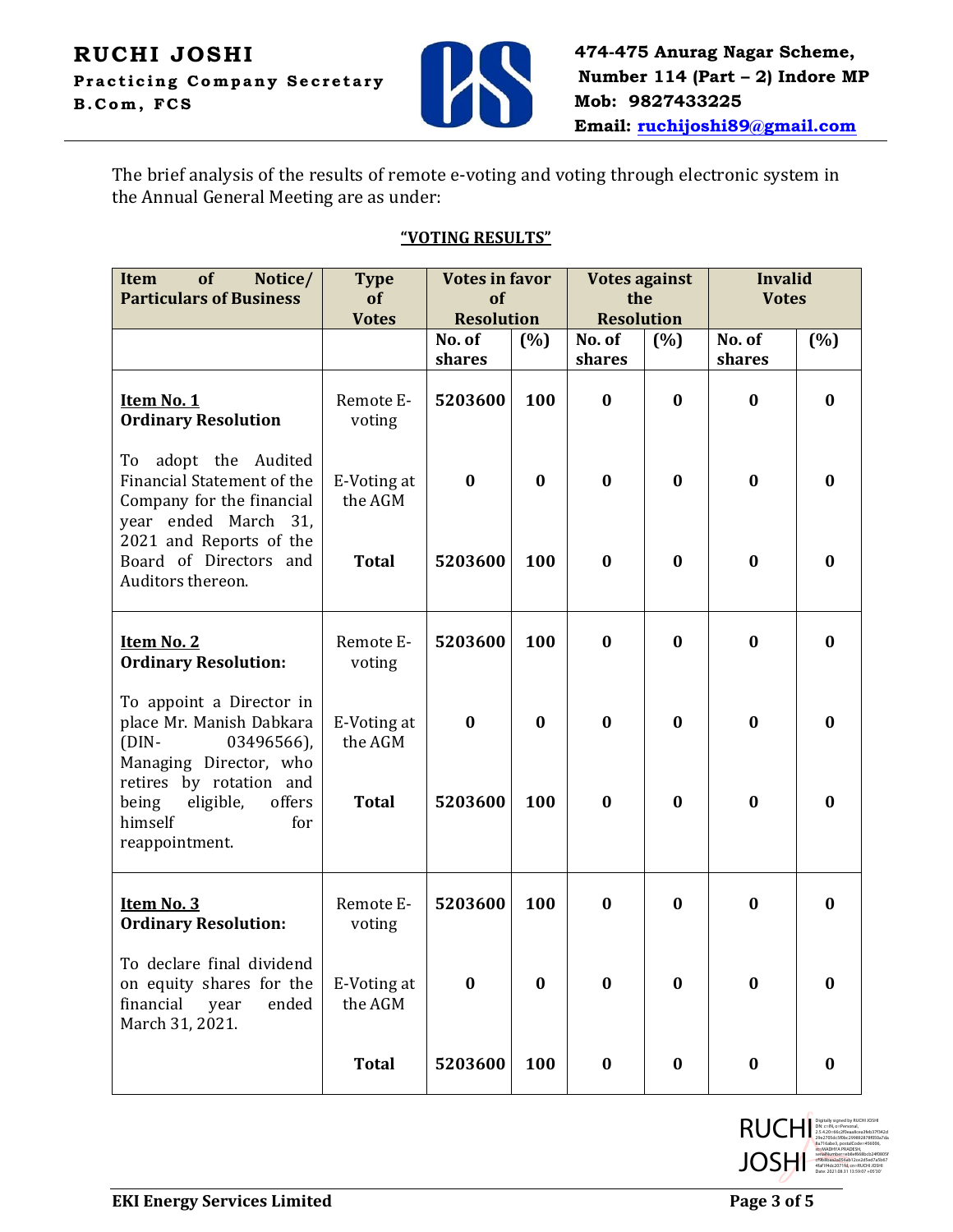# **RUCHI JOSHI**

**Practicing Company Secretary B.Com, FC S**



**474-475 Anurag Nagar Scheme, Number 114 (Part – 2) Indore MP Mob: 9827433225 Email: [ruchijoshi89@gmail.com](mailto:ruchijoshi89@gmail.com)**

| Item No. 4<br><b>Special Resolution:</b>                                                               | Remote E-<br>voting    | 1657800       | 31.86    | 10800    | 0.20     | 3535000          | 67.94    |
|--------------------------------------------------------------------------------------------------------|------------------------|---------------|----------|----------|----------|------------------|----------|
| To approve the revision in<br>the salary range of Mr.<br>Manish Dabkara<br>03496566),<br>(DIN:         | E-Voting at<br>the AGM | $\bf{0}$      | $\bf{0}$ | $\bf{0}$ | $\bf{0}$ | $\bf{0}$         | $\bf{0}$ |
| Managing Director of the<br>Company.                                                                   | <b>Total</b>           | 1657800 99.79 |          | 10800    | 0.21     | 3535000          | $\bf{0}$ |
| Item No. 5<br><b>Special Resolution:</b>                                                               | Remote E-<br>voting    | 5157450       | 99.79    | 10800    | 0.21     | $\bf{0}$         | $\bf{0}$ |
| To approve the revision in<br>the salary range of Mr.<br>Naveen Sharma,<br>DIN: 07351558) Whole        | E-Voting at<br>the AGM | $\bf{0}$      | $\bf{0}$ | $\bf{0}$ | $\bf{0}$ | $\bf{0}$         | $\bf{0}$ |
| of the<br>Time<br>Director<br>Company.                                                                 | <b>Total</b>           | 5157450       | 99.79    | 10800    | 0.21     | $\bf{0}$         | $\bf{0}$ |
| Item No. 6<br><b>Special Resolution:</b>                                                               | Remote E-<br>voting    | 5157450       | 99.79    | 10800    | 0.21     | $\bf{0}$         | $\bf{0}$ |
| To approve the revision in<br>the salary range of Mrs.<br>Sonali Sheikh<br>(DIN: 08219665) Whole       | E-Voting at<br>the AGM | $\bf{0}$      | $\bf{0}$ | $\bf{0}$ | $\bf{0}$ | $\bf{0}$         | $\bf{0}$ |
| Time Director & CFO of<br>the Company.                                                                 | <b>Total</b>           | 5157450       | 99.79    | 10800    | 0.21     | $\bf{0}$         | $\bf{0}$ |
| Item No. 7<br><b>Special Resolution:</b>                                                               | Remote E-<br>voting    | 4899900       | 99.78    | 10800    | 0.22     | $\boldsymbol{0}$ | 0        |
| To approve the revision in<br>the salary range of Mrs.<br>Priyanka Dabkara,<br>(DIN: 08634736)<br>Non- | E-Voting at<br>the AGM | $\bf{0}$      | $\bf{0}$ | $\bf{0}$ | $\bf{0}$ | $\bf{0}$         | $\bf{0}$ |
| Executive Director of the<br>Company.                                                                  | <b>Total</b>           | 4899900       | 99.78    | 10800    | 0.22     | $\bf{0}$         | $\bf{0}$ |

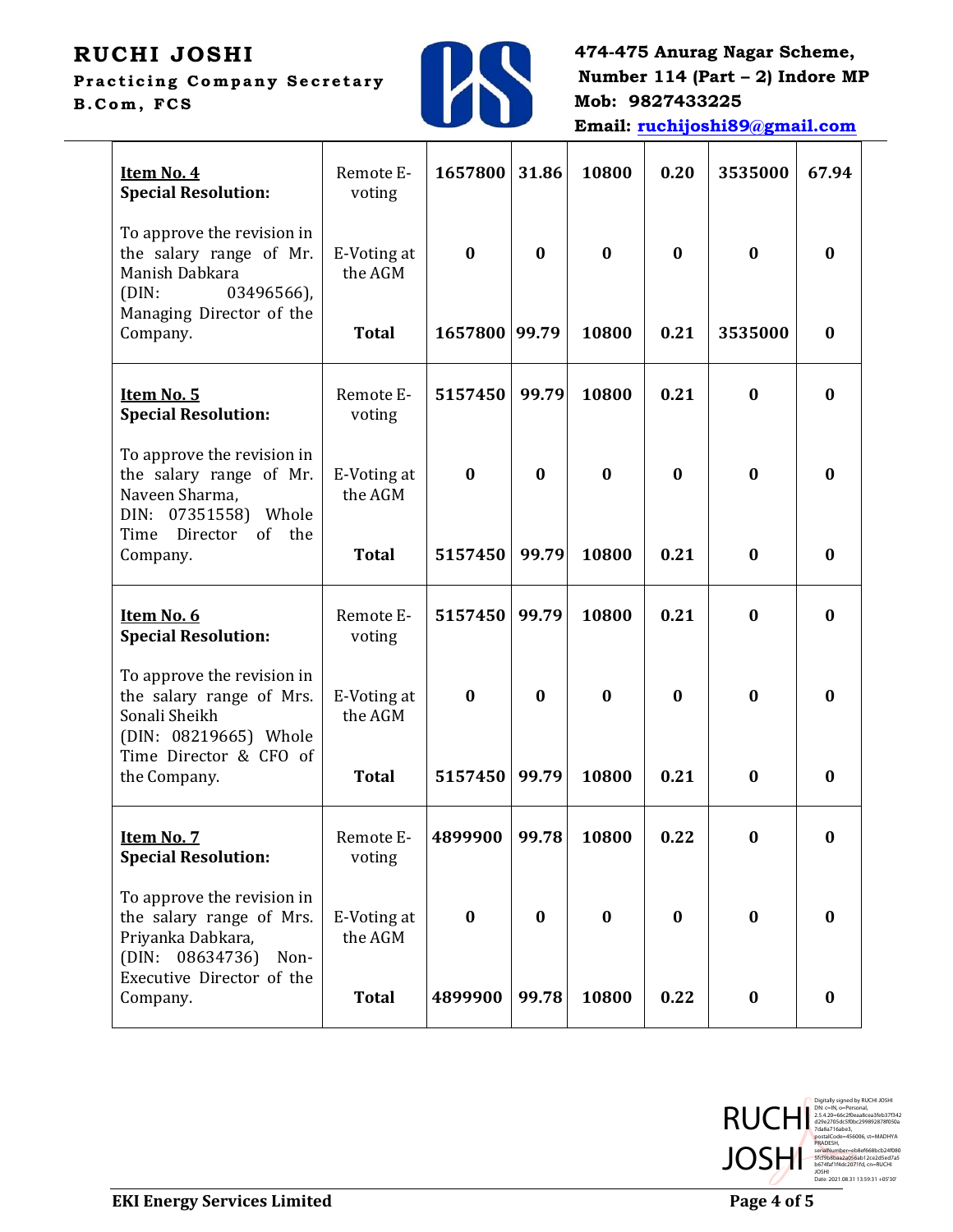## **RUCHI JOSHI**

**Practicing Company Secretary B.Com, FC S**



**474-475 Anurag Nagar Scheme, Number 114 (Part – 2) Indore MP Mob: 9827433225 Email: [ruchijoshi89@gmail.com](mailto:ruchijoshi89@gmail.com)**

| Item No. 8<br><b>Special Resolution:</b>                                                                   | Remote E-<br>voting    | 5194000  | 99.82    | 9600     | 0.18         | $\mathbf{0}$ | $\mathbf{0}$ |
|------------------------------------------------------------------------------------------------------------|------------------------|----------|----------|----------|--------------|--------------|--------------|
| of the<br>EKI<br>Approval<br>Energy Services Limited<br>Employees Stock Option<br>2021<br>("EESL<br>Scheme | E-Voting at<br>the AGM | $\bf{0}$ | $\bf{0}$ | $\bf{0}$ | $\bf{0}$     | $\mathbf{0}$ | $\bf{0}$     |
| ESOP-2021")<br>for<br>of<br>the<br>employees<br>Company.                                                   | <b>Total</b>           | 5194000  | 99.82    | 9600     | 0.18         | $\mathbf{0}$ | 0            |
| Item No. 9<br><b>Special Resolution:</b>                                                                   | Remote E-<br>voting    | 5194000  | 99.82    | 9600     | 0.18         | $\mathbf{0}$ | $\mathbf{0}$ |
| Approval of the Increase<br>Authorized<br>in<br>Share<br>Capital of the Company.                           | E-Voting at<br>the AGM | $\bf{0}$ | $\bf{0}$ | $\bf{0}$ | $\mathbf{0}$ | $\mathbf{0}$ | 0            |
|                                                                                                            | <b>Total</b>           | 5194000  | 99.82    | 9600     | 0.18         | $\mathbf{0}$ | 0            |

I hereby confirm that I am maintaining the records received from the Service Provider electronically, in respect of votes cast through remote e-voting and voting through electronic system during the Annual General Meeting by the members of the company. I shall be arranging to hand over these records to you or such other person as authorized by you.

Thanking You. Issued at Indore dated 31st day of August, 2021

**RUCHI** Digitally signed by RUCHI JOSHI<br>
2.5.4.20=662f0eaa8cea3feb37f342d<br>
29e2705dc5f0bc299992878f050a7da<br>
8a716abe3, postalCode=456006, step<br>
st=MADHYA PRADESH, serialNumber=eb8ef668bcb24f0805f **JOSHI**<br>Faf1f4dc2071fd, cn=RUCHI JOSHI TOBER 2021.08.31674<br>Date: 2021.08.31 14:00:14 +05'30'

**Ruchi Joshi Countersigned by: FCS: 8570| CP: 14971 Chairman UDIN: F008570C000862192** 

| Manish         | Digitally signed by Manish Kumar Dabkara<br>DN: c=IN, o=DG ENERGY SERVICES LIMITED.                                                                                                                 |
|----------------|-----------------------------------------------------------------------------------------------------------------------------------------------------------------------------------------------------|
| Kumar          | our:DGFTIDC-1116902176-002.postalCoder:452010.<br>st: Machya Pradesh.<br>2.5.4.20+5919b9e345195e5bb7085a240eef5b51d7f<br>bfc044ce54903ef84876c4b4d544f.<br>pseudonymnA192FC4792CE2F48D74D640D69E17F |
| <b>Dabkara</b> | 7116540C23, cnr.Manish Kumar Dabkara<br>Date: 2021.08.31 17:07:50 +05'30"                                                                                                                           |

**Practicing Company Secretary For EKI Energy Services Limited**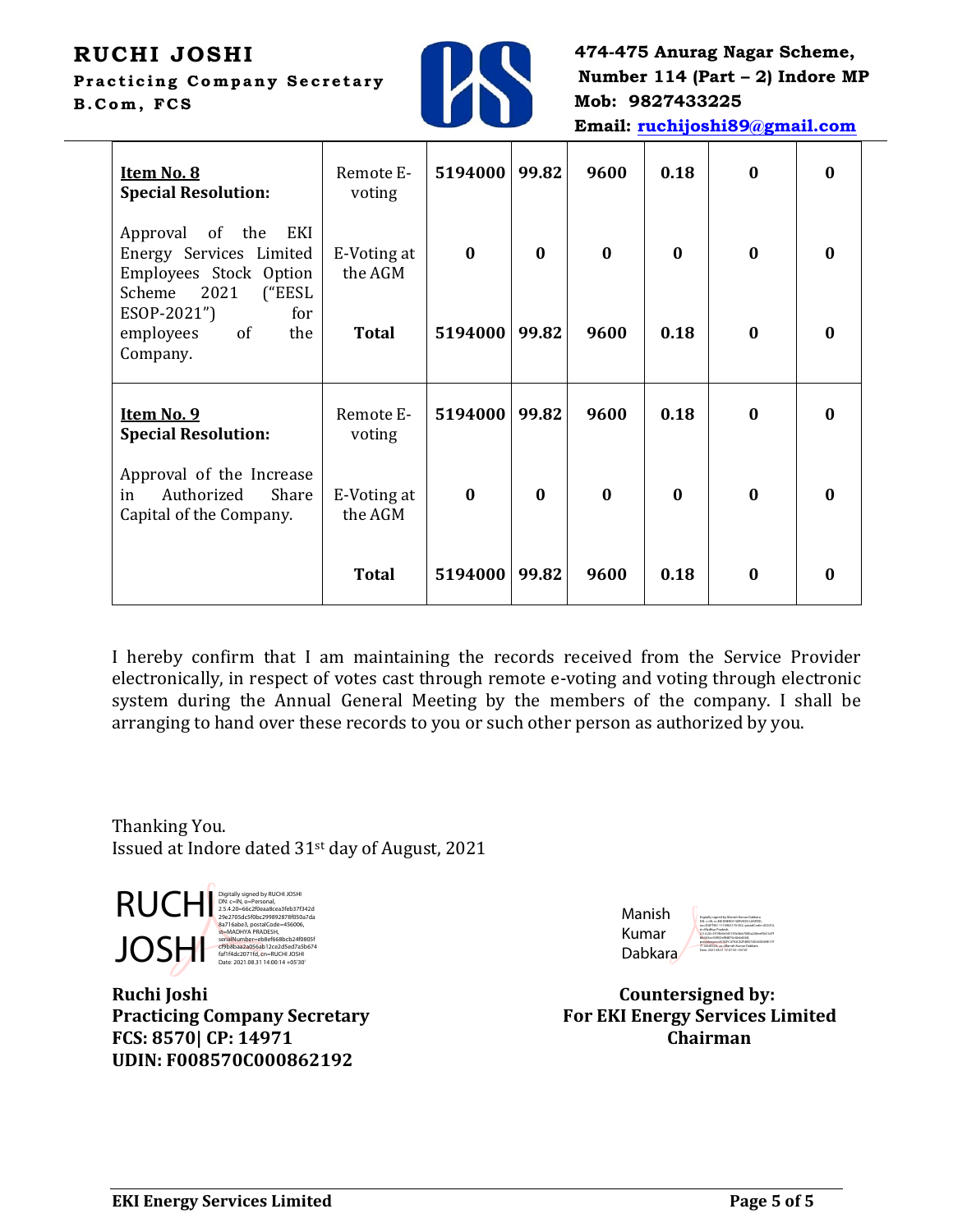#### **Details of Share and Voting Results:**

| Date of the AGM                                      | 30 <sup>th</sup> August, 2021                      |
|------------------------------------------------------|----------------------------------------------------|
| Total number of shareholders on record date          | 241 Shareholders as on 23rd August, 2021           |
|                                                      |                                                    |
| No. of shareholders present in the meeting either in | N.A.                                               |
| person or through proxy:                             |                                                    |
| Promoters and Promoter Group:                        | N.A.                                               |
| Public:                                              | N.A.                                               |
|                                                      |                                                    |
| No. of Shareholders attended the meeting through     | Total 10 Shareholders (through Video Conferencing) |
| Video Conferencing                                   |                                                    |
| Promoters and Promoter Group:                        | 4                                                  |
| Public                                               | 6                                                  |

Manish Kumar Dabkara Digitally signed by Manish Kumar Dabkara<br>Die Die Helfe (\* 1968)<br>2010 – Celly Ger (\* 1969)<br>25 Antoine – 1969 Paul Albert, amerikansk protokolog<br>25.4 20 – 1970 – 1989 Paul Albert, amerikansk politik<br>1951 – 1970 – 1989 Paul A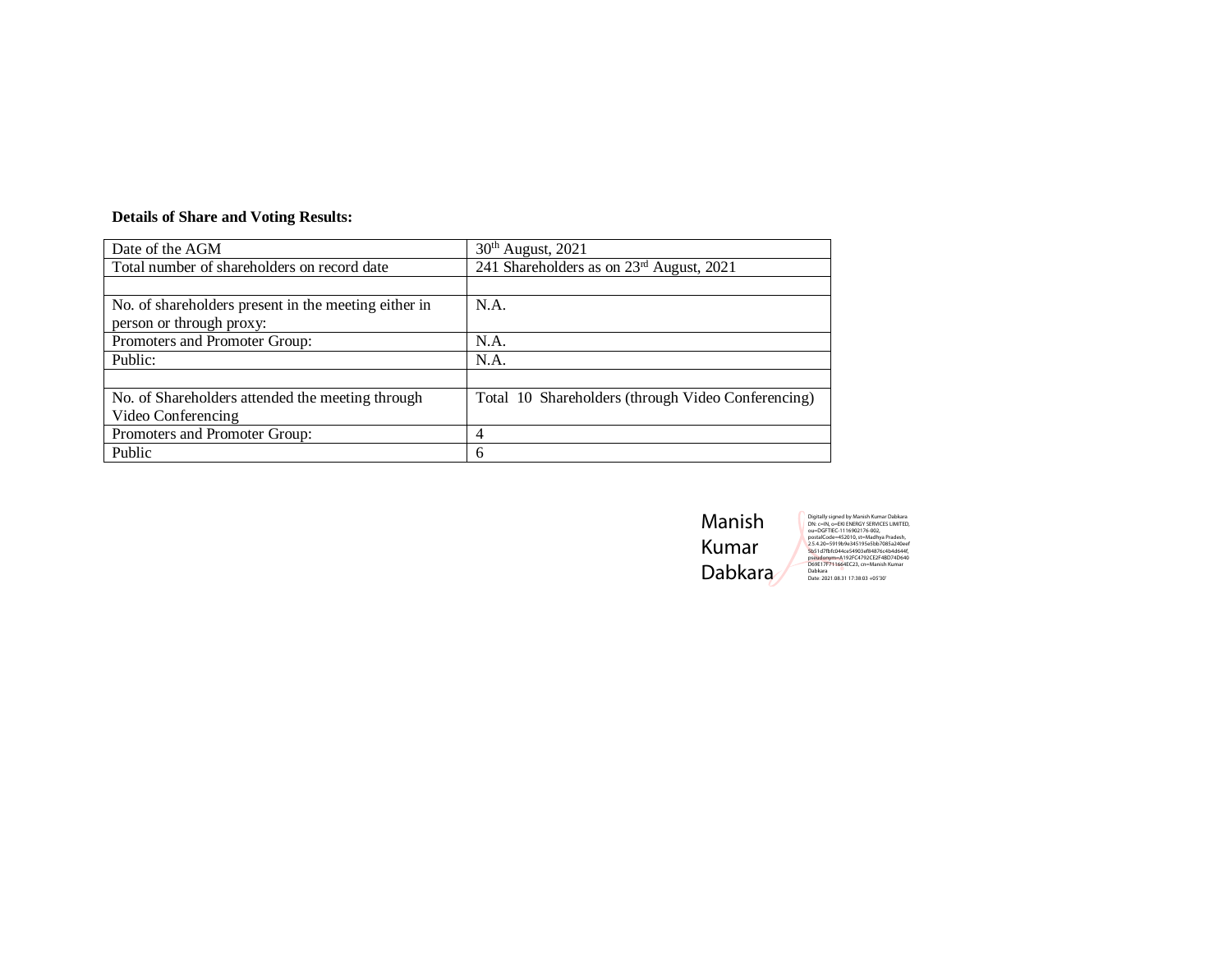Agenda- wise disclosure:

Item No.1: Adoption of Audited Financial Statements for the year ended 31<sup>st</sup> March, 2021 and Reports of the Board of Directors and Auditors thereon.

|                    | Resolution required: (Ordinary/ Special)               |               |                |    | <b>Ordinary (Ordinary Business)</b> |                  |                  |                     |                     |
|--------------------|--------------------------------------------------------|---------------|----------------|----|-------------------------------------|------------------|------------------|---------------------|---------------------|
|                    | Whether promoter/ promoter group are interested in the |               |                | No |                                     |                  |                  |                     |                     |
| agenda/resolution? |                                                        |               |                |    |                                     |                  |                  |                     |                     |
| Category           | Mode of Voting                                         | No. of shares | No. of         |    | % of Votes                          | No. of           | No. of           | % of Votes in       | % of Votes against  |
|                    |                                                        | held          | votes          |    | Polled on                           | $Votes - in$     | $Votes -$        | favour on votes     | on votes polled     |
|                    |                                                        |               | polled         |    | outstanding                         | favour $(4)$     | against          | polled              |                     |
|                    |                                                        | (1)           | (2)            |    | shares                              |                  | (5)              |                     | $(7)=[(5)/(2)]*100$ |
|                    |                                                        |               |                |    | $(3)=[(2)/(1)]^*$<br>100            |                  |                  | $(6)=[(4)/(2)]*100$ |                     |
|                    |                                                        |               |                |    |                                     |                  |                  |                     |                     |
| Promoter           | E-Voting                                               | 50,50,000     | 50,50,000      |    | 100                                 | 50,50,000        | $\Omega$         | 100                 | $\boldsymbol{0}$    |
| and                | Poll                                                   |               | $\theta$       |    | $\Omega$                            | $\Omega$         | $\mathbf{0}$     | $\overline{0}$      | $\boldsymbol{0}$    |
| Promoter           | Postal Ballot (if                                      |               | $\theta$       |    | $\Omega$                            | $\Omega$         | $\Omega$         | $\theta$            | $\Omega$            |
| Group              | applicable)                                            |               |                |    |                                     |                  |                  |                     |                     |
|                    | Total                                                  | 50,50,000     | 50,50,000      |    | $\theta$                            | 50,50,000        | $\boldsymbol{0}$ | 100                 | $\mathbf{0}$        |
| Public             | E-Voting                                               | 8,44,800      | $\Omega$       |    | $\Omega$                            | $\Omega$         | $\boldsymbol{0}$ | $\overline{0}$      | $\boldsymbol{0}$    |
| Institutions       | Poll                                                   |               | $\overline{0}$ |    | $\Omega$                            | $\boldsymbol{0}$ | $\boldsymbol{0}$ | $\boldsymbol{0}$    | $\boldsymbol{0}$    |
|                    | Postal Ballot (if                                      |               |                |    | $\Omega$                            | $\Omega$         | $\overline{0}$   | $\theta$            | $\Omega$            |
|                    | applicable)                                            |               |                |    |                                     |                  |                  |                     |                     |
|                    | Total                                                  | 8,44,800      | $\overline{0}$ |    | $\Omega$                            | $\Omega$         | $\boldsymbol{0}$ | $\Omega$            | $\mathbf{0}$        |
| Public Non         | E-Voting                                               | 9,79,200      | 1,53,600       |    | 15.69                               | 1,53,600         | $\Omega$         | 100                 | $\mathbf{0}$        |
| Institutions       | Poll                                                   |               | $\theta$       |    | $\Omega$                            | $\theta$         | $\boldsymbol{0}$ | $\overline{0}$      | $\overline{0}$      |
|                    | Postal Ballot (if                                      |               | $\mathbf{0}$   |    | $\Omega$                            | $\overline{0}$   | $\overline{0}$   | $\overline{0}$      | $\mathbf{0}$        |
|                    | applicable)                                            |               |                |    |                                     |                  |                  |                     |                     |
|                    | Total                                                  | 9,79,200      | 1,53,600       |    | 15.69                               | 1,53,600         | $\boldsymbol{0}$ | 100                 | $\mathbf{0}$        |
| Total              |                                                        | 68,74,000     | 52,03,600      |    | 75.70                               | 52,03,600        | $\boldsymbol{0}$ | 100                 | $\mathbf{0}$        |

Manish Kumar Dabkara

Digitally signed by Manish Kumar Dabkara<br>DN: c=IN, o=EKI ENERGY SERVICES LIMITED,<br>ou=DGFTIEC-1116902176-002, postalCode=452010, st=Madhya Pradesh,<br>2.5.4.20=5919b9e345195e5bb7085a240eef5b<br>31d7fbfc044ce54903ef84876c4b4d644f,<br>pseudonym=A192FC4792CE2F48D74D640D6<br>9E17F711664EC23, cn=Manish Kumar<br>Dabkara<br>Dabkara 2021.08.311738c23 +05'3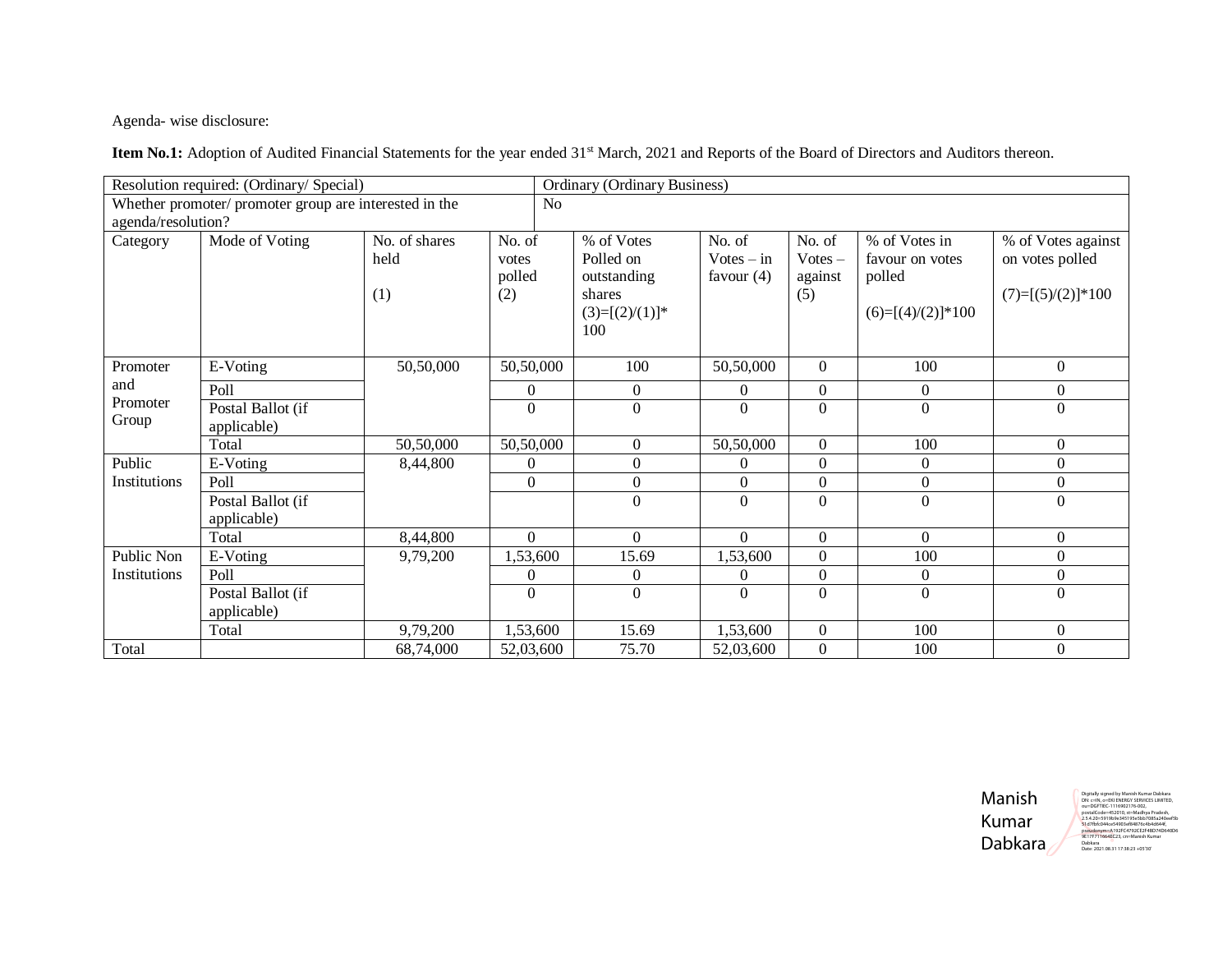|                    | Resolution required: (Ordinary/ Special)               |                              |                                  | <b>Ordinary (Ordinary Business)</b>                                          |                                        |                                       |                                                                   |                                                              |
|--------------------|--------------------------------------------------------|------------------------------|----------------------------------|------------------------------------------------------------------------------|----------------------------------------|---------------------------------------|-------------------------------------------------------------------|--------------------------------------------------------------|
| agenda/resolution? | Whether promoter/ promoter group are interested in the |                              | N <sub>0</sub>                   |                                                                              |                                        |                                       |                                                                   |                                                              |
| Category           | Mode of Voting                                         | No. of shares<br>held<br>(1) | No. of<br>votes<br>polled<br>(2) | % of Votes<br>Polled on<br>outstanding<br>shares<br>$(3)=[(2)/(1)]^*$<br>100 | No. of<br>$Votes - in$<br>favour $(4)$ | No. of<br>$Votes -$<br>against<br>(5) | % of Votes in<br>favour on votes<br>polled<br>$(6)=[(4)/(2)]*100$ | % of Votes against<br>on votes polled<br>$(7)=[(5)/(2)]*100$ |
| Promoter           | E-Voting                                               | 50,50,000                    | 50,50,000                        | 100                                                                          | 50,50,000                              | $\Omega$                              | 100                                                               | $\boldsymbol{0}$                                             |
| and                | Poll                                                   |                              | $\overline{0}$                   | $\Omega$                                                                     | $\Omega$                               | $\mathbf{0}$                          | $\overline{0}$                                                    | $\boldsymbol{0}$                                             |
| Promoter<br>Group  | Postal Ballot (if<br>applicable)                       |                              | $\boldsymbol{0}$                 | $\Omega$                                                                     | $\Omega$                               | $\mathbf{0}$                          | $\overline{0}$                                                    | $\boldsymbol{0}$                                             |
|                    | Total                                                  | 50,50,000                    | 50,50,000                        | $\Omega$                                                                     | 50,50,000                              | $\mathbf{0}$                          | 100                                                               | $\boldsymbol{0}$                                             |
| Public             | E-Voting                                               | 8,44,800                     | $\boldsymbol{0}$                 | $\Omega$                                                                     | $\Omega$                               | $\boldsymbol{0}$                      | $\boldsymbol{0}$                                                  | $\boldsymbol{0}$                                             |
| Institutions       | Poll                                                   |                              | $\boldsymbol{0}$                 | $\boldsymbol{0}$                                                             | $\Omega$                               | $\mathbf{0}$                          | $\overline{0}$                                                    | $\boldsymbol{0}$                                             |
|                    | Postal Ballot (if<br>applicable)                       |                              |                                  | $\Omega$                                                                     | $\Omega$                               | $\Omega$                              | $\Omega$                                                          | $\mathbf{0}$                                                 |
|                    | Total                                                  | 8,44,800                     | $\overline{0}$                   | $\Omega$                                                                     | $\Omega$                               | $\mathbf{0}$                          | $\overline{0}$                                                    | $\boldsymbol{0}$                                             |
| Public Non         | E-Voting                                               | 9,79,200                     | 1,53,600                         | 15.69                                                                        | 1,53,600                               | $\overline{0}$                        | 100                                                               | $\boldsymbol{0}$                                             |
| Institutions       | Poll                                                   |                              | $\theta$                         | $\Omega$                                                                     | $\Omega$                               | $\overline{0}$                        | $\overline{0}$                                                    | $\boldsymbol{0}$                                             |
|                    | Postal Ballot (if<br>applicable)                       |                              | $\overline{0}$                   | $\Omega$                                                                     | $\Omega$                               | $\overline{0}$                        | $\boldsymbol{0}$                                                  | $\boldsymbol{0}$                                             |
|                    | Total                                                  | 9,79,200                     | 1,53,600                         | 15.69                                                                        | 1,53,600                               | $\overline{0}$                        | 100                                                               | $\boldsymbol{0}$                                             |
| Total              |                                                        | 68,74,000                    | 52,03,600                        | 75.70                                                                        | 52,03,600                              | $\overline{0}$                        | 100                                                               | $\mathbf{0}$                                                 |

**Item No.2:** Re-appointment of Mr. Manish Dabkara (DIN- 03496566), who retires by rotation and being eligible, offers himself for re-appointment

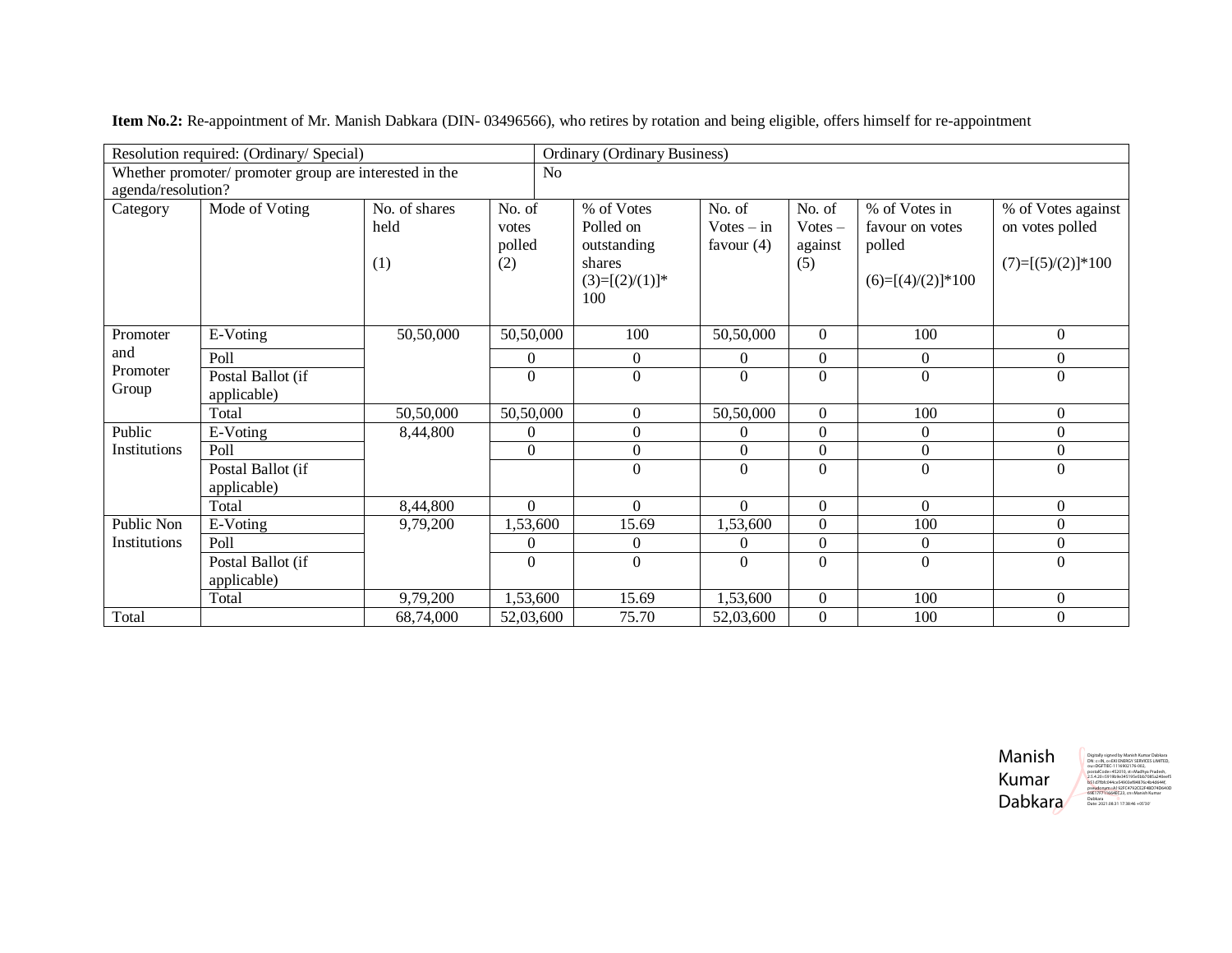|                     | Resolution required: (Ordinary/ Special)               |               |           |                | <b>Ordinary (Ordinary Business)</b> |              |                  |                     |                     |
|---------------------|--------------------------------------------------------|---------------|-----------|----------------|-------------------------------------|--------------|------------------|---------------------|---------------------|
|                     | Whether promoter/ promoter group are interested in the |               |           | N <sub>o</sub> |                                     |              |                  |                     |                     |
| agenda/resolution?  |                                                        |               |           |                |                                     |              |                  |                     |                     |
| Category            | Mode of Voting                                         | No. of shares | No. of    |                | % of Votes                          | No. of       | No. of           | % of Votes in       | % of Votes against  |
|                     |                                                        | held          | votes     |                | Polled on                           | $Votes - in$ | $Votes -$        | favour on votes     | on votes polled     |
|                     |                                                        |               | polled    |                | outstanding                         | favour $(4)$ | against          | polled              |                     |
|                     |                                                        | (1)           | (2)       |                | shares                              |              | (5)              |                     | $(7)=[(5)/(2)]*100$ |
|                     |                                                        |               |           |                | $(3)=[(2)/(1)]^*$                   |              |                  | $(6)=[(4)/(2)]*100$ |                     |
|                     |                                                        |               |           |                | 100                                 |              |                  |                     |                     |
|                     |                                                        |               |           |                |                                     |              |                  |                     |                     |
| Promoter            | E-Voting                                               | 50,50,000     | 50,50,000 |                | 100                                 | 50,50,000    | $\overline{0}$   | 100                 | $\boldsymbol{0}$    |
| and                 | Poll                                                   |               | 0         |                | $\Omega$                            | $\Omega$     | $\mathbf{0}$     | $\overline{0}$      | $\boldsymbol{0}$    |
| Promoter            | Postal Ballot (if                                      |               | $\theta$  |                | $\Omega$                            | $\Omega$     | $\overline{0}$   | $\Omega$            | $\Omega$            |
| Group               | applicable)                                            |               |           |                |                                     |              |                  |                     |                     |
|                     | Total                                                  | 50,50,000     | 50,50,000 |                | $\mathbf{0}$                        | 50,50,000    | $\overline{0}$   | 100                 | $\boldsymbol{0}$    |
| Public              | E-Voting                                               | 8,44,800      | $\Omega$  |                | $\theta$                            | $\Omega$     | $\boldsymbol{0}$ | $\overline{0}$      | $\boldsymbol{0}$    |
| Institutions        | Poll                                                   |               | $\Omega$  |                | $\overline{0}$                      | $\Omega$     | $\mathbf{0}$     | $\overline{0}$      | $\mathbf{0}$        |
|                     | Postal Ballot (if                                      |               |           |                | $\Omega$                            | $\Omega$     | $\Omega$         | $\Omega$            | $\Omega$            |
|                     | applicable)                                            |               |           |                |                                     |              |                  |                     |                     |
|                     | Total                                                  | 8,44,800      | $\Omega$  |                | $\Omega$                            | $\Omega$     | $\mathbf{0}$     | $\Omega$            | $\mathbf{0}$        |
| Public Non          | E-Voting                                               | 9,79,200      | 1,53,600  |                | 15.69                               | 1,53,600     | $\overline{0}$   | 100                 | $\boldsymbol{0}$    |
| <b>Institutions</b> | Poll                                                   |               | $\theta$  |                | $\Omega$                            | $\Omega$     | $\mathbf{0}$     | $\boldsymbol{0}$    | $\boldsymbol{0}$    |
|                     | Postal Ballot (if                                      |               | $\theta$  |                | $\Omega$                            | $\Omega$     | $\mathbf{0}$     | $\boldsymbol{0}$    | $\boldsymbol{0}$    |
|                     | applicable)                                            |               |           |                |                                     |              |                  |                     |                     |
|                     | Total                                                  | 9,79,200      | 1,53,600  |                | 15.69                               | 1,53,600     | $\mathbf{0}$     | 100                 | $\boldsymbol{0}$    |
| Total               |                                                        | 68,74,000     | 52,03,600 |                | 75.70                               | 52,03,600    | $\mathbf{0}$     | 100                 | $\mathbf{0}$        |

**Item No.3:** To declare final dividend on equity shares for the financial year ended March 31,2021

Manish Kumar Dabkara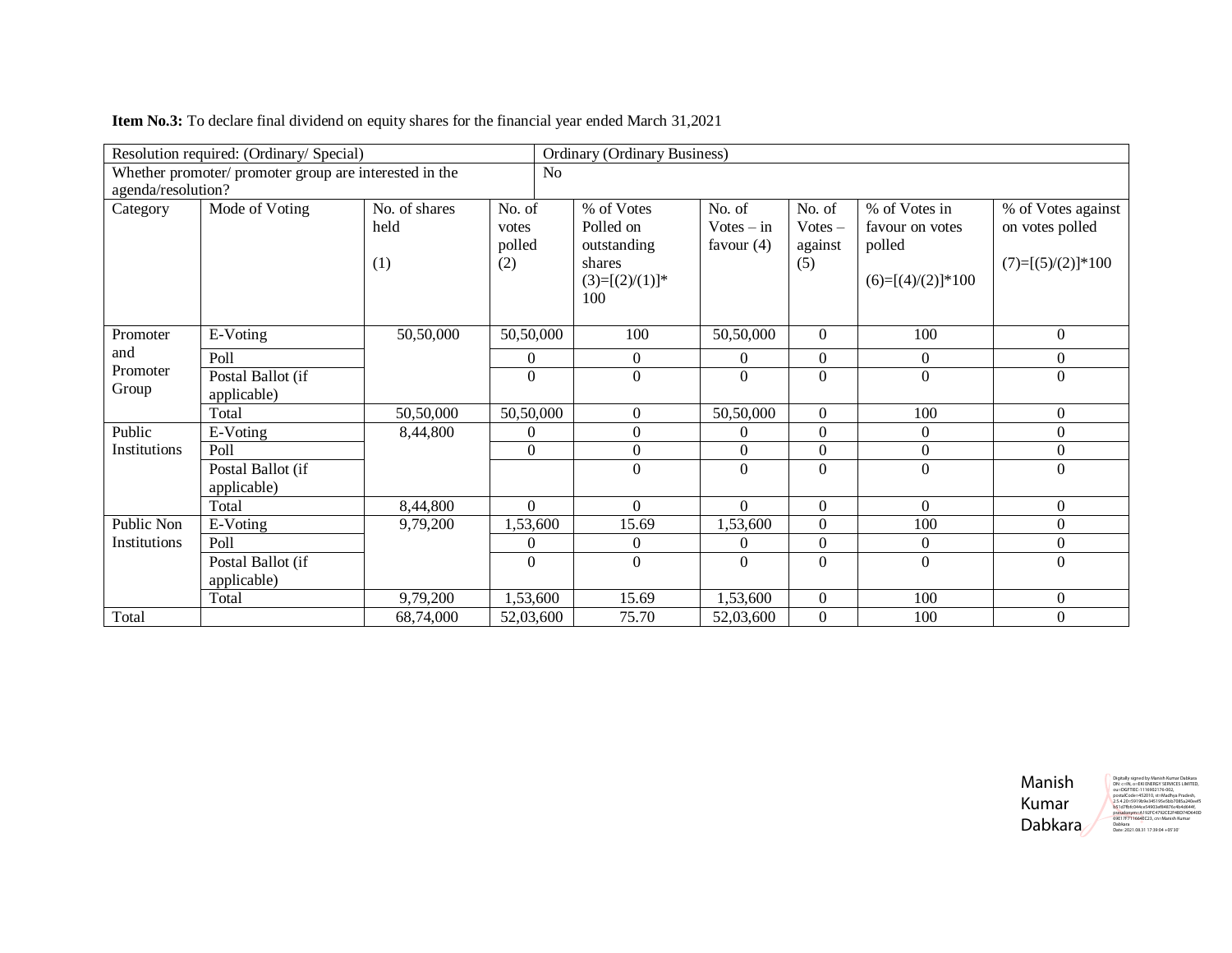|                    | Resolution required: (Ordinary/ Special)               |                              |                                  | Special (Special Business)                                                   |                                        |                                       |                                                                   |                                                              |
|--------------------|--------------------------------------------------------|------------------------------|----------------------------------|------------------------------------------------------------------------------|----------------------------------------|---------------------------------------|-------------------------------------------------------------------|--------------------------------------------------------------|
| agenda/resolution? | Whether promoter/ promoter group are interested in the |                              | Yes                              |                                                                              |                                        |                                       |                                                                   |                                                              |
| Category           | Mode of Voting                                         | No. of shares<br>held<br>(1) | No. of<br>votes<br>polled<br>(2) | % of Votes<br>Polled on<br>outstanding<br>shares<br>$(3)=[(2)/(1)]^*$<br>100 | No. of<br>$Votes - in$<br>favour $(4)$ | No. of<br>$Votes -$<br>against<br>(5) | % of Votes in<br>favour on votes<br>polled<br>$(6)=[(4)/(2)]*100$ | % of Votes against<br>on votes polled<br>$(7)=[(5)/(2)]*100$ |
| Promoter           | E-Voting                                               | 50,50,000                    | 15,15,000                        | 30                                                                           | 15,15,000                              | $\Omega$                              | 100                                                               | $\mathbf{0}$                                                 |
| and                | Poll                                                   |                              | $\overline{0}$                   | $\theta$                                                                     | $\Omega$                               | $\overline{0}$                        | $\overline{0}$                                                    | $\overline{0}$                                               |
| Promoter<br>Group  | Postal Ballot (if<br>applicable)                       |                              | $\theta$                         | $\Omega$                                                                     | $\Omega$                               | $\Omega$                              | $\Omega$                                                          | $\Omega$                                                     |
|                    | Total                                                  | 50,50,000                    | 15,15,000                        | 30                                                                           | 15,15,000                              | $\overline{0}$                        | 100                                                               | $\boldsymbol{0}$                                             |
| Public             | E-Voting                                               | 8,44,800                     | $\theta$                         | $\Omega$                                                                     | $\Omega$                               | $\overline{0}$                        | $\overline{0}$                                                    | $\boldsymbol{0}$                                             |
| Institutions       | Poll                                                   |                              | $\boldsymbol{0}$                 | $\Omega$                                                                     | $\Omega$                               | $\boldsymbol{0}$                      | $\boldsymbol{0}$                                                  | $\boldsymbol{0}$                                             |
|                    | Postal Ballot (if<br>applicable)                       |                              | $\Omega$                         | $\Omega$                                                                     | $\Omega$                               | $\Omega$                              | $\Omega$                                                          | $\mathbf{0}$                                                 |
|                    | Total                                                  | 8,44,800                     | $\overline{0}$                   | $\Omega$                                                                     | $\Omega$                               | $\boldsymbol{0}$                      | $\Omega$                                                          | $\overline{0}$                                               |
| Public Non         | E-Voting                                               | 9,79,200                     | 1,53,600                         | 15.69                                                                        | 1,42,800                               | 10,800                                | 92.97                                                             | 7.03                                                         |
| Institutions       | Poll                                                   |                              | $\theta$                         | $\Omega$                                                                     | $\Omega$                               | $\overline{0}$                        | $\boldsymbol{0}$                                                  | $\boldsymbol{0}$                                             |
|                    | Postal Ballot (if<br>applicable)                       |                              | $\theta$                         | $\Omega$                                                                     | $\Omega$                               | $\Omega$                              | $\boldsymbol{0}$                                                  | $\boldsymbol{0}$                                             |
|                    | Total                                                  | 9,79,200                     | 1,53,600                         | 15.69                                                                        | 142800                                 | 10,800                                | 92.97                                                             | 7.03                                                         |
| Total              |                                                        | 68,74,000                    | 16,68,600                        | 24.28                                                                        | 16,57,800                              | 10,800                                | 99.36                                                             | 0.64                                                         |

**Item No.4:** To Increase in the salary range of Mr. Manish Dabkara, (DIN: 03496566), Managing Director of the Company.

Manish Kumar Dabkara

Digitally signed by Manish Kumar Dabkara DN: c=IN, o=EKI ENERGY SERVICES LIMITED, ou=DGFTIEC-1116902176-002, postalCode=4<br>2.5.4.20=5919 2.5.4.20=5919b9e345195e3bb7085a240e<br>51d7fhfc044ce54903ef84876c4h4d644f 51d7fbfc044ce54903ef84876c4b4d644f, pseudonym=A192FC4792CE2F4BD74D640D6 9E17F711664EC23, cn=Manish Kumar Dabkara Date: 2021.08.31 17:39:18 +05'30'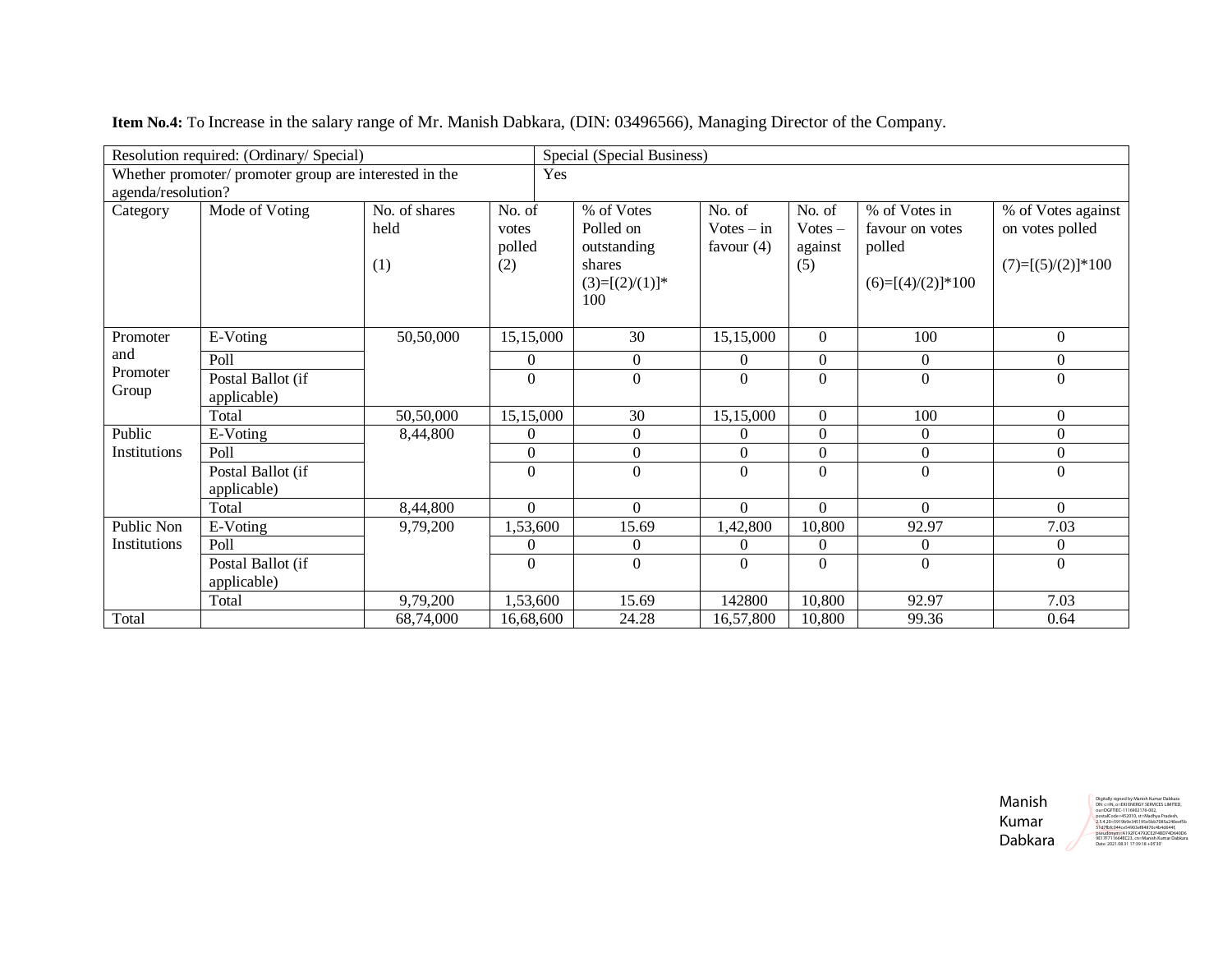| Resolution required: (Ordinary/ Special)<br>Special (Special Business) |                                                        |               |           |     |                   |              |                  |                     |                     |
|------------------------------------------------------------------------|--------------------------------------------------------|---------------|-----------|-----|-------------------|--------------|------------------|---------------------|---------------------|
|                                                                        | Whether promoter/ promoter group are interested in the |               |           | Yes |                   |              |                  |                     |                     |
| agenda/resolution?                                                     |                                                        |               |           |     |                   |              |                  |                     |                     |
| Category                                                               | Mode of Voting                                         | No. of shares | No. of    |     | % of Votes        | No. of       | No. of           | % of Votes in       | % of Votes against  |
|                                                                        |                                                        | held          | votes     |     | Polled on         | $Votes - in$ | $Votes -$        | favour on votes     | on votes polled     |
|                                                                        |                                                        |               | polled    |     | outstanding       | favour $(4)$ | against          | polled              |                     |
|                                                                        |                                                        | (1)           | (2)       |     | shares            |              | (5)              |                     | $(7)=[(5)/(2)]*100$ |
|                                                                        |                                                        |               |           |     | $(3)=[(2)/(1)]^*$ |              |                  | $(6)=[(4)/(2)]*100$ |                     |
|                                                                        |                                                        |               |           |     | 100               |              |                  |                     |                     |
|                                                                        |                                                        |               |           |     |                   |              |                  |                     |                     |
| Promoter                                                               | E-Voting                                               | 50,50,000     | 50,14,650 |     | 99.30             | 50,14,650    | $\mathbf{0}$     | 100                 | $\overline{0}$      |
| and                                                                    | Poll                                                   |               | $\Omega$  |     | $\overline{0}$    | $\Omega$     | $\boldsymbol{0}$ | $\overline{0}$      | $\overline{0}$      |
| Promoter                                                               | Postal Ballot (if                                      |               | $\theta$  |     | $\Omega$          | $\Omega$     | $\overline{0}$   | $\boldsymbol{0}$    | $\overline{0}$      |
| Group                                                                  | applicable)                                            |               |           |     |                   |              |                  |                     |                     |
|                                                                        | Total                                                  | 50,50,000     | 50,14,650 |     | 99.30             | 50,14,650    | $\boldsymbol{0}$ | 100                 | $\boldsymbol{0}$    |
| Public                                                                 | E-Voting                                               | 8,44,800      | $\Omega$  |     | $\theta$          | $\theta$     | $\mathbf{0}$     | $\overline{0}$      | $\boldsymbol{0}$    |
| Institutions                                                           | Poll                                                   |               | $\theta$  |     | $\mathbf{0}$      | $\theta$     | $\boldsymbol{0}$ | $\overline{0}$      | $\overline{0}$      |
|                                                                        | Postal Ballot (if                                      |               | $\Omega$  |     | $\Omega$          | $\Omega$     | $\overline{0}$   | $\Omega$            | $\Omega$            |
|                                                                        | applicable)                                            |               |           |     |                   |              |                  |                     |                     |
|                                                                        | Total                                                  | 8,44,800      | $\Omega$  |     | $\overline{0}$    | $\Omega$     | $\overline{0}$   | $\Omega$            | $\Omega$            |
| Public Non                                                             | E-Voting                                               | 9,79,200      | 1,53,600  |     | 15.69             | 1,42,800     | 10,800           | 92.96               | 7.03                |
| Institutions                                                           | Poll                                                   |               | 0         |     | $\overline{0}$    | $\theta$     | $\boldsymbol{0}$ | $\boldsymbol{0}$    | $\boldsymbol{0}$    |
|                                                                        | Postal Ballot (if                                      |               | $\Omega$  |     | $\theta$          | $\Omega$     | $\Omega$         | $\boldsymbol{0}$    | $\Omega$            |
|                                                                        | applicable)                                            |               |           |     |                   |              |                  |                     |                     |
|                                                                        | Total                                                  | 9,79,200      | 1,53,600  |     | 15.69             | 1,42,800     | 10,800           | 92.96               | 7.03                |
| Total                                                                  |                                                        | 68,74,000     | 51,68,250 |     | 75.18             | 51, 57, 450  | 10,800           | 99.80               | 0.20                |

**Item No.5:** To Increase in the salary range of Mr. Naveen Sharma, (DIN: 07351558), Whole Time Director of the Company.

Manish Kumar Dabkara Digitally signed by Manish Kumar Dabkara<br>Digitally signed By Manish Kumar Dabkara<br>postalCode=452010, st=Madhya Pradesh,<br>postalCode=452010, st=Madhya Pradesh,<br>2.5.4.20=5919be8-453195e5bb7085a240ee5<br>b51d7br0044ce54003ef8487c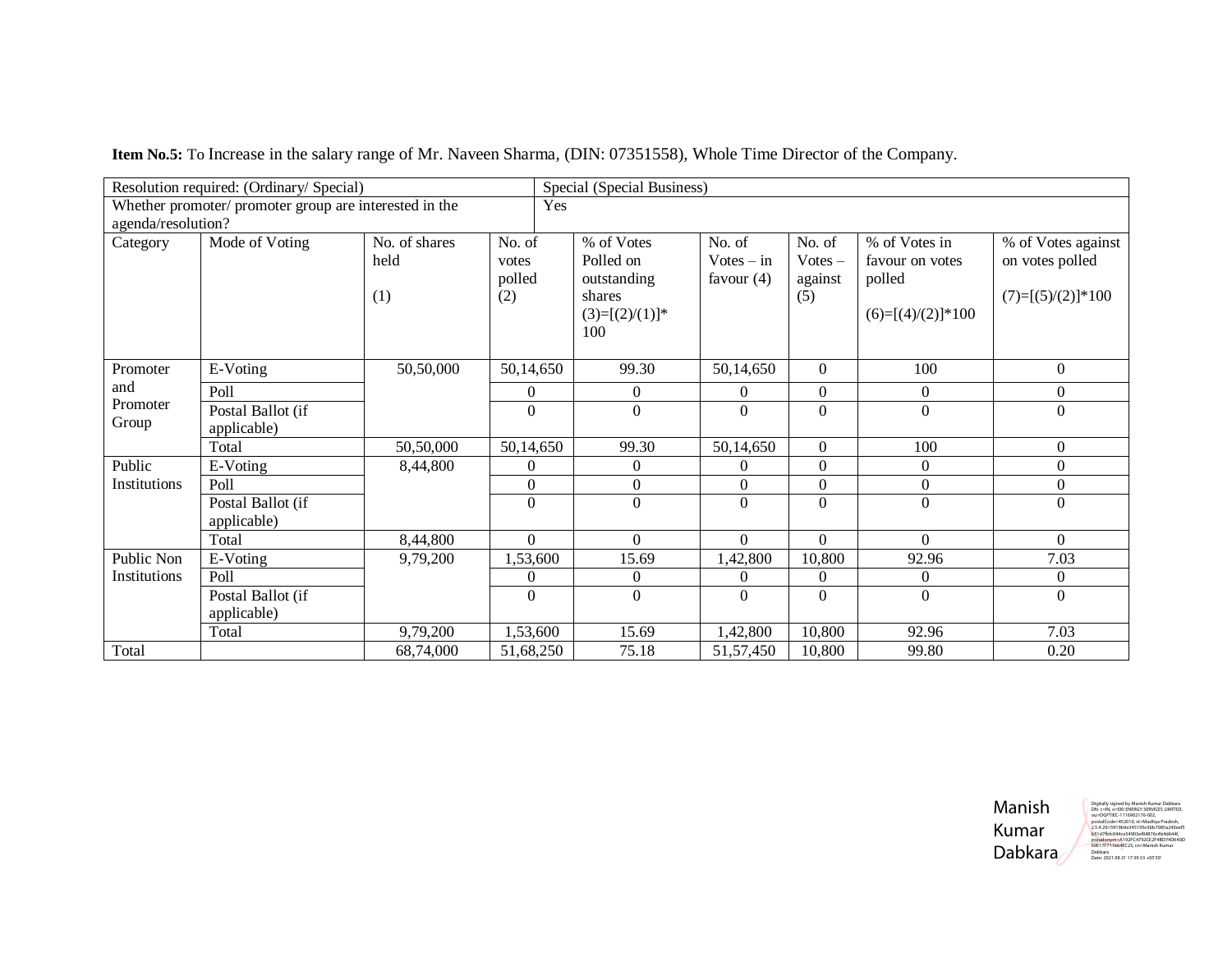|                    | Resolution required: (Ordinary/ Special)               |               |                  | Special (Special Business) |                  |                |                     |                     |
|--------------------|--------------------------------------------------------|---------------|------------------|----------------------------|------------------|----------------|---------------------|---------------------|
|                    | Whether promoter/ promoter group are interested in the |               | Yes              |                            |                  |                |                     |                     |
| agenda/resolution? |                                                        |               |                  |                            |                  |                |                     |                     |
| Category           | Mode of Voting                                         | No. of shares | No. of           | % of Votes                 | No. of           | No. of         | % of Votes in       | % of Votes against  |
|                    |                                                        | held          | votes            | Polled on                  | $Votes - in$     | $Votes -$      | favour on votes     | on votes polled     |
|                    |                                                        |               | polled           | outstanding                | favour $(4)$     | against        | polled              |                     |
|                    |                                                        | (1)           | (2)              | shares                     |                  | (5)            |                     | $(7)=[(5)/(2)]*100$ |
|                    |                                                        |               |                  | $(3)=[(2)/(1)]^*$          |                  |                | $(6)=[(4)/(2)]*100$ |                     |
|                    |                                                        |               |                  | 100                        |                  |                |                     |                     |
| Promoter           | E-Voting                                               | 50,50,000     | 50,14,650        | 99.30                      | 50,14,650        | $\overline{0}$ | $\mathbf{0}$        | $\mathbf{0}$        |
| and                | Poll                                                   |               | 0                | $\Omega$                   | $\theta$         | $\mathbf{0}$   | $\boldsymbol{0}$    | $\boldsymbol{0}$    |
| Promoter           | Postal Ballot (if                                      |               | $\Omega$         | $\Omega$                   | $\overline{0}$   | $\overline{0}$ | $\Omega$            | $\overline{0}$      |
| Group              | applicable)                                            |               |                  |                            |                  |                |                     |                     |
|                    | Total                                                  | 50,50,000     | 50,14,650        | 99.30                      | 50,14,650        | $\mathbf{0}$   | $\overline{0}$      | $\mathbf{0}$        |
| Public             | E-Voting                                               | 8,44,800      | $\theta$         | $\Omega$                   | $\theta$         | $\mathbf{0}$   | $\boldsymbol{0}$    | $\boldsymbol{0}$    |
| Institutions       | Poll                                                   |               | $\boldsymbol{0}$ | $\mathbf{0}$               | $\boldsymbol{0}$ | $\overline{0}$ | $\boldsymbol{0}$    | $\boldsymbol{0}$    |
|                    | Postal Ballot (if                                      |               | $\Omega$         | $\Omega$                   | $\Omega$         | $\overline{0}$ | $\overline{0}$      | $\boldsymbol{0}$    |
|                    | applicable)                                            |               |                  |                            |                  |                |                     |                     |
|                    | Total                                                  | 8,44,800      | $\Omega$         | $\Omega$                   | $\Omega$         | $\Omega$       | $\Omega$            | $\Omega$            |
| Public Non         | E-Voting                                               | 9,79,200      | 1,53,600         | 15.69                      | 1,42,800         | 10,800         | 92.96               | 7.03                |
| Institutions       | Poll                                                   |               | $\Omega$         | $\Omega$                   | $\Omega$         | $\Omega$       | $\Omega$            | $\overline{0}$      |
|                    | Postal Ballot (if                                      |               | $\theta$         | $\Omega$                   | $\theta$         | $\overline{0}$ | $\boldsymbol{0}$    | $\boldsymbol{0}$    |
|                    | applicable)                                            |               |                  |                            |                  |                |                     |                     |
|                    | Total                                                  | 9,79,200      | 1,53,600         | 15.69                      | 1,42,800         | 10,800         | 92.96               | 7.03                |
| Total              |                                                        | 68,74,000     | 51,68,250        | 75.18                      | 51, 57, 450      | 10,800         | 99.80               | 0.20                |

**Item No.6:** To Increase in the salary range of Ms. Sonali Sheikh, (DIN: 08219665), Whole Time Director & CFO of the Company.

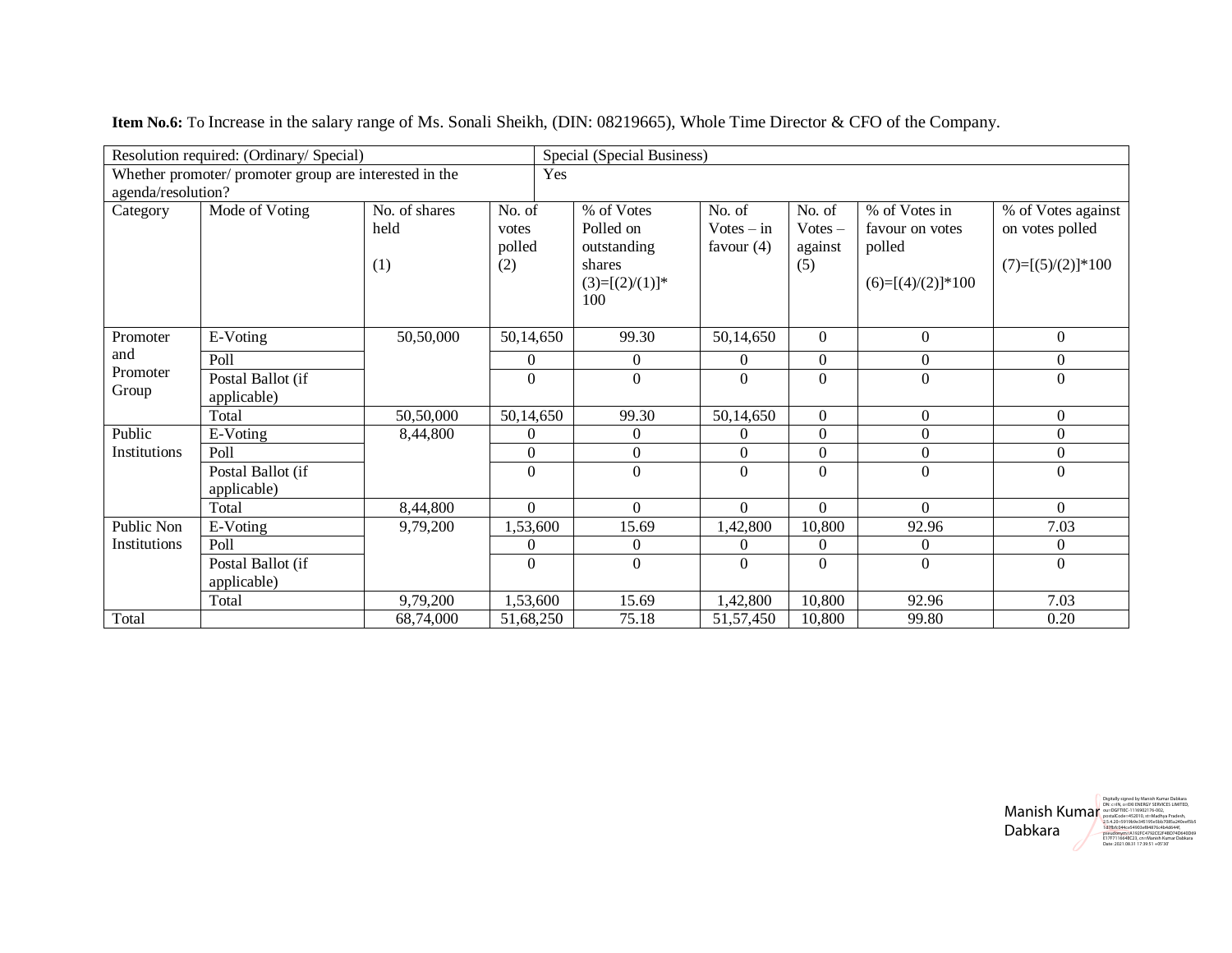|                    | Resolution required: (Ordinary/ Special)               |                              |                                  | Special (Special Business)                                                   |                                        |                                       |                                                                   |                                                              |
|--------------------|--------------------------------------------------------|------------------------------|----------------------------------|------------------------------------------------------------------------------|----------------------------------------|---------------------------------------|-------------------------------------------------------------------|--------------------------------------------------------------|
|                    | Whether promoter/ promoter group are interested in the |                              | Yes                              |                                                                              |                                        |                                       |                                                                   |                                                              |
| agenda/resolution? |                                                        |                              |                                  |                                                                              |                                        |                                       |                                                                   |                                                              |
| Category           | Mode of Voting                                         | No. of shares<br>held<br>(1) | No. of<br>votes<br>polled<br>(2) | % of Votes<br>Polled on<br>outstanding<br>shares<br>$(3)=[(2)/(1)]^*$<br>100 | No. of<br>$Votes - in$<br>favour $(4)$ | No. of<br>$Votes -$<br>against<br>(5) | % of Votes in<br>favour on votes<br>polled<br>$(6)=[(4)/(2)]*100$ | % of Votes against<br>on votes polled<br>$(7)=[(5)/(2)]*100$ |
| Promoter           | E-Voting                                               | 50,50,000                    | $\overline{47,57,100}$           | 94.20                                                                        | 47,57,100                              | $\Omega$                              | 100                                                               | $\mathbf{0}$                                                 |
| and                | Poll                                                   |                              | 0                                | $\Omega$                                                                     | $\Omega$                               | $\mathbf{0}$                          | 0                                                                 | $\mathbf{0}$                                                 |
| Promoter<br>Group  | Postal Ballot (if<br>applicable)                       |                              | $\Omega$                         | $\Omega$                                                                     | $\Omega$                               | $\Omega$                              | $\theta$                                                          | $\Omega$                                                     |
|                    | Total                                                  | 50,50,000                    | 47,57,100                        | 94.20                                                                        | 47,57,100                              | $\boldsymbol{0}$                      | 100                                                               | $\mathbf{0}$                                                 |
| Public             | E-Voting                                               | 8,44,800                     | $\Omega$                         | $\theta$                                                                     | $\Omega$                               | $\overline{0}$                        | 0                                                                 | $\boldsymbol{0}$                                             |
| Institutions       | Poll                                                   |                              | $\boldsymbol{0}$                 | $\boldsymbol{0}$                                                             | $\Omega$                               | $\boldsymbol{0}$                      | $\boldsymbol{0}$                                                  | $\boldsymbol{0}$                                             |
|                    | Postal Ballot (if<br>applicable)                       |                              | $\Omega$                         | $\Omega$                                                                     | $\Omega$                               | $\Omega$                              | $\theta$                                                          | $\Omega$                                                     |
|                    | Total                                                  | 8,44,800                     | $\overline{0}$                   | $\Omega$                                                                     | $\overline{0}$                         | $\boldsymbol{0}$                      | $\Omega$                                                          | $\overline{0}$                                               |
| Public Non         | E-Voting                                               | 9,79,200                     | 1,53,600                         | 15.69                                                                        | 1,42,800                               | 10,800                                | 92.97                                                             | 7.03                                                         |
| Institutions       | Poll                                                   |                              | $\theta$                         | $\theta$                                                                     | $\Omega$                               | $\mathbf{0}$                          | 0                                                                 | $\boldsymbol{0}$                                             |
|                    | Postal Ballot (if<br>applicable)                       |                              | $\theta$                         | $\theta$                                                                     | $\Omega$                               | $\Omega$                              | $\theta$                                                          | $\Omega$                                                     |
|                    | Total                                                  | 9,79,200                     | 1,53,600                         | 15.69                                                                        | 1,42,800                               | 10,800                                | 92.97                                                             | 7.03                                                         |
| Total              |                                                        | 68,74,000                    | 49, 10, 700                      | 71.44                                                                        | 48,99,900                              | 10,800                                | 99.78                                                             | 0.22                                                         |

**Item No.7:** To Increase in the salary range of Mrs. Priyanka Dabkara, (DIN: 08634736), Non-Executive Director of the Company.

Manish Kumar Dabkara

Digitally signed by Manish Kumar Dabkara DN: c=IN, o=EKI ENERGY SERVICES LIMITED, ou=DGFTIEC-1116902176-002, postalCode=452010, st=Madhya Pradesh, 2.5.4.20=5919b9e345195e5bb7085a240eef 5b51d7fbfc044ce54903ef84876c4b4d644f, pseudonym=A192FC4792CE2F4BD74D640 D69E17F711664EC23, cn=Manish Kumar Dabkara Date: 2021.08.31 17:40:08 +05'30'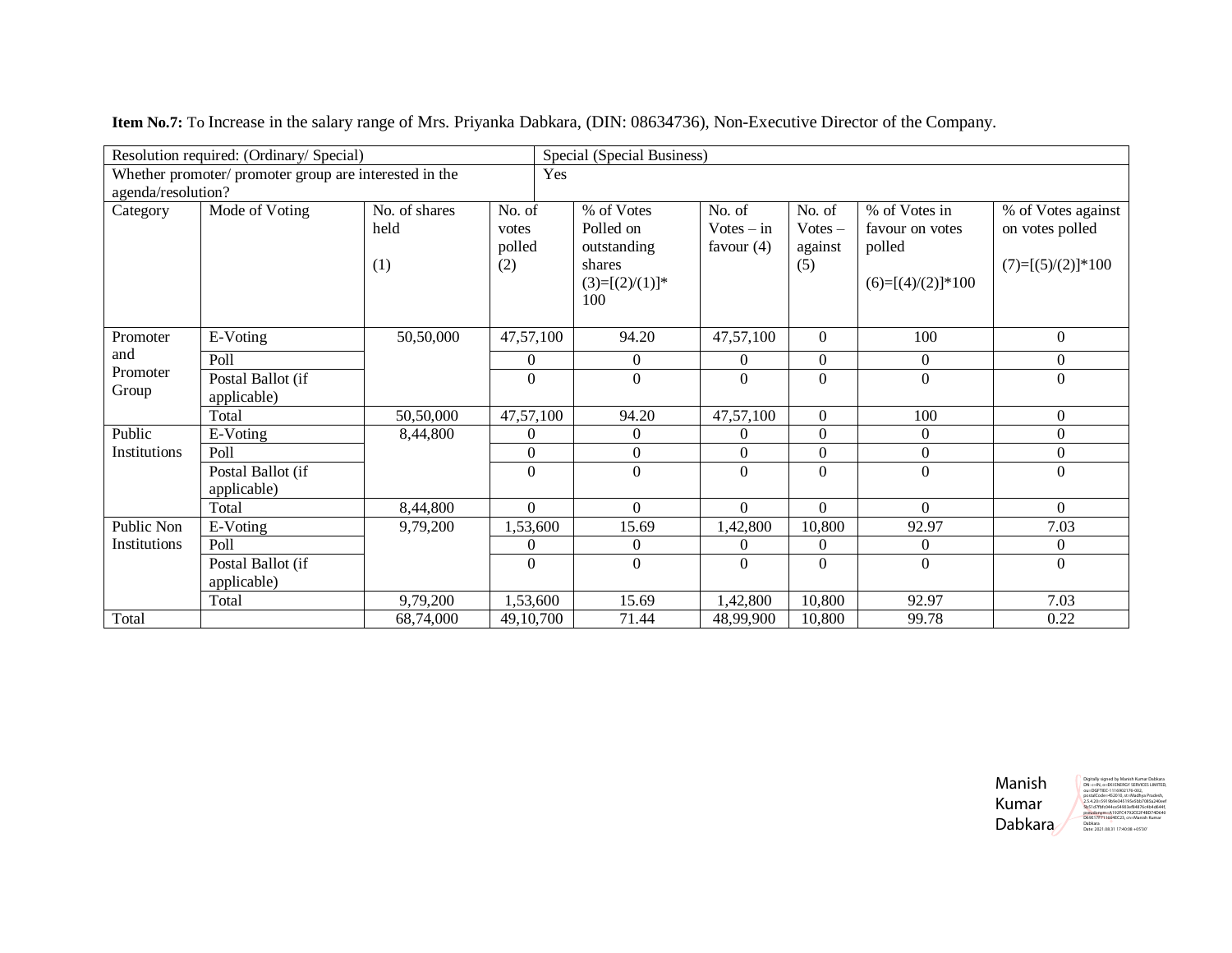| Resolution required: (Ordinary/ Special)                                     |                                  |                              |                                  | Special (Special Business)                                                   |                                        |                                       |                                                                   |                                                              |  |
|------------------------------------------------------------------------------|----------------------------------|------------------------------|----------------------------------|------------------------------------------------------------------------------|----------------------------------------|---------------------------------------|-------------------------------------------------------------------|--------------------------------------------------------------|--|
| Whether promoter/ promoter group are interested in the<br>agenda/resolution? |                                  |                              | No                               |                                                                              |                                        |                                       |                                                                   |                                                              |  |
| Category                                                                     | Mode of Voting                   | No. of shares<br>held<br>(1) | No. of<br>votes<br>polled<br>(2) | % of Votes<br>Polled on<br>outstanding<br>shares<br>$(3)=[(2)/(1)]^*$<br>100 | No. of<br>$Votes - in$<br>favour $(4)$ | No. of<br>$Votes -$<br>against<br>(5) | % of Votes in<br>favour on votes<br>polled<br>$(6)=[(4)/(2)]*100$ | % of Votes against<br>on votes polled<br>$(7)=[(5)/(2)]*100$ |  |
| Promoter<br>and<br>Promoter<br>Group                                         | E-Voting                         | 50,50,000                    | 50,50,000                        | 100                                                                          | 50,50,000                              | $\Omega$                              | 100                                                               | $\mathbf{0}$                                                 |  |
|                                                                              | Poll                             |                              | $\overline{0}$                   | $\Omega$                                                                     | $\Omega$                               | $\overline{0}$                        | $\overline{0}$                                                    | $\overline{0}$                                               |  |
|                                                                              | Postal Ballot (if<br>applicable) |                              | $\theta$                         | $\Omega$                                                                     | $\Omega$                               | $\Omega$                              | $\Omega$                                                          | $\Omega$                                                     |  |
|                                                                              | Total                            | 50,50,000                    | 50,50,000                        | 100                                                                          | 50,50,000                              | $\overline{0}$                        | 100                                                               | $\boldsymbol{0}$                                             |  |
| Public<br>Institutions                                                       | E-Voting                         | 8,44,800                     | $\theta$                         | $\Omega$                                                                     | $\Omega$                               | $\overline{0}$                        | $\overline{0}$                                                    | $\boldsymbol{0}$                                             |  |
|                                                                              | Poll                             |                              | $\boldsymbol{0}$                 | $\Omega$                                                                     | $\Omega$                               | $\boldsymbol{0}$                      | $\boldsymbol{0}$                                                  | $\boldsymbol{0}$                                             |  |
|                                                                              | Postal Ballot (if<br>applicable) |                              | $\Omega$                         | $\Omega$                                                                     | $\Omega$                               | $\Omega$                              | $\Omega$                                                          | $\mathbf{0}$                                                 |  |
|                                                                              | Total                            | 8,44,800                     | $\overline{0}$                   | $\Omega$                                                                     | $\Omega$                               | $\mathbf{0}$                          | $\Omega$                                                          | $\overline{0}$                                               |  |
| Public Non<br>Institutions                                                   | E-Voting                         | 9,79,200                     | 1,53,600                         | 15.67                                                                        | 1,44,000                               | 9,600                                 | 93.75                                                             | 6.25                                                         |  |
|                                                                              | Poll                             |                              | $\theta$                         | $\Omega$                                                                     | $\Omega$                               | $\overline{0}$                        | $\overline{0}$                                                    | $\boldsymbol{0}$                                             |  |
|                                                                              | Postal Ballot (if<br>applicable) |                              | $\theta$                         | $\Omega$                                                                     | $\Omega$                               | $\theta$                              | $\boldsymbol{0}$                                                  | $\boldsymbol{0}$                                             |  |
|                                                                              | Total                            | 9,79,200                     | 1,53,600                         | 15.67                                                                        | 1,44,000                               | 9,600                                 | 93.75                                                             | 6.25                                                         |  |
| Total                                                                        |                                  | 68,74,000                    | 52,03,600                        | 75.70                                                                        | 51,94,000                              | 9,600                                 | 99.81                                                             | 0.19                                                         |  |

**Item No.8:** To Implement Employees Stock Option Scheme 2021 ("EESL ESOP-2021") for employees of the Company.

Manish Kumar Dabkara